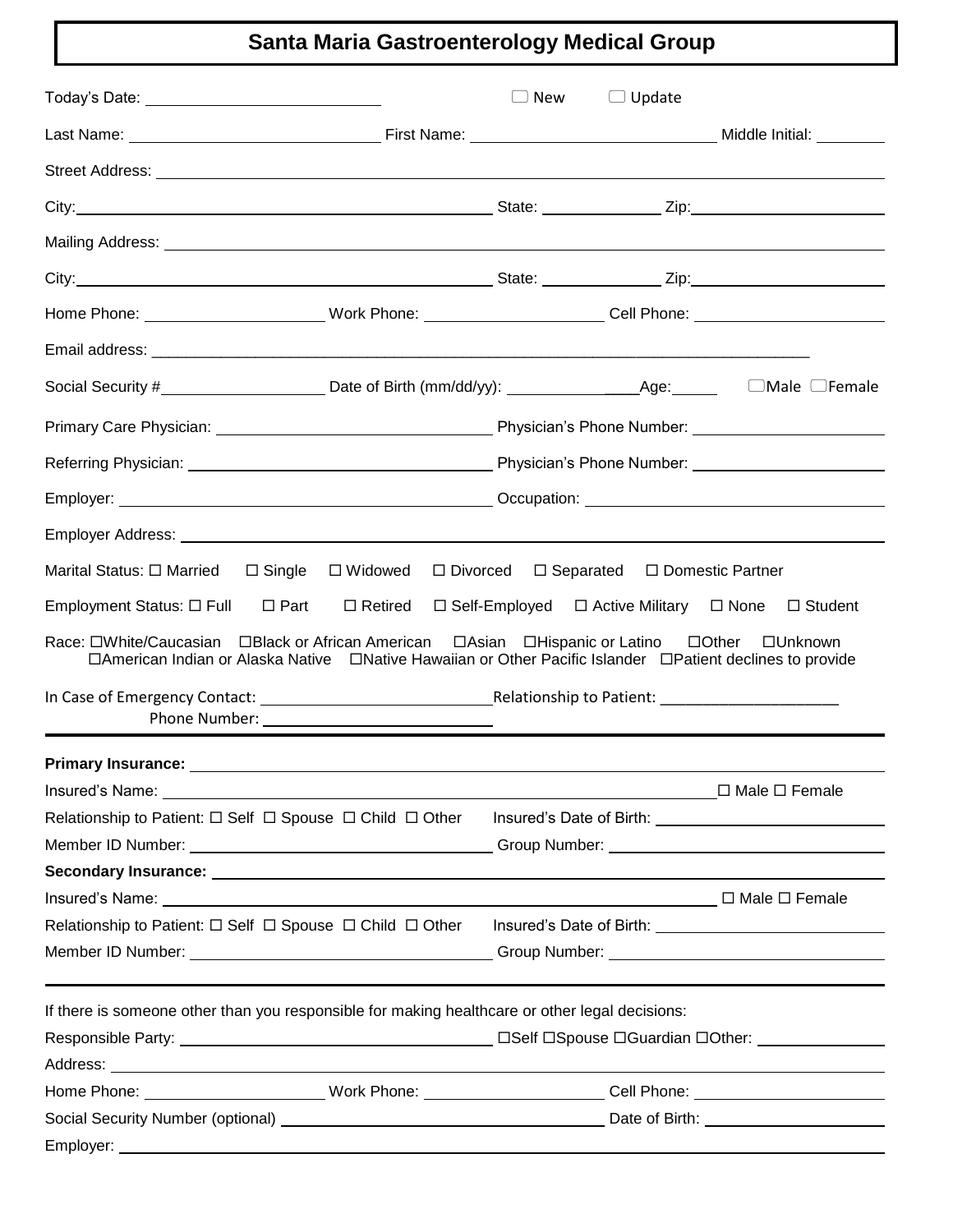#### **Patient's Medicare/Insurance Authorization**

Patient's Name that the state of the state of Birth and the Second Library of Birth  $\sim$ 

I authorize payment of medical benefits to the physician or supplier listed below for services furnished to me or on my behalf. I also authorize the release of any medical or other information necessary to process claims for service rendered to me or on my behalf.

#### **Santa Maria Gastroenterology Medical Group**

I understand my signature authorizes release of any medical information necessary to process claims related to my healthcare and services provided to me or on my behalf, and authorizes that payment of such services be made to the provider(s) listed above. If "other health insurance" is indicated in Item 9 of the CMS1500 Form, electronically submitted format, or other approved claim form, my signature authorizes releasing the information to the insurer or agency shown. In Medicare assigned and physician-carrier contracted cases, the physician agrees to accept the charge determination of the Medicare or other carrier as the full charge, and the patient is responsible only for the deductible, coinsurance, copayment and non-covered service amounts. Deductible, coinsurance and copayment amounts are based upon the Medicare / Insurance carrier's determination. I understand copays are due in full at the time services are rendered. I understand it is my responsibility to see that all services are paid in full by my insurance carrier and/or myself in a timely matter. I agree to pay court costs and collection fees and/or reasonable attorney fees if any delinquent account is placed with a collection agency and/or attorney for collection or suit. I acknowledge the information provided on this form is true and correct.

| (Patient's Signature)       | (Date) |
|-----------------------------|--------|
| (Authorized Representative) | (Date) |

**Please notify our office if your insurance, address or phone number changes.** If you have any questions regarding our financial policy or insurance billing, please do not hesitate to call our billing office at 805-287-9107 We will be billing your primary and secondary insurance carriers.

## **PATIENT RECORD OF DISCLOSURES**

In general, the HIPAA privacy rule gives individuals the right to request a restriction on uses and disclosures of their protected health information (PHI). The individual is also provided the right to request confidential communications or that a communication of PHI can be made by alternative means, such as sending correspondence to the individual's office instead of the individual's home. I wish to be contacted in the following manner (check all that applies):

□ HOME TELEPHONE

- □ O.K. to leave message with detailed information
- $\Box$  Leave message with call-back number only
- □ WRITTEN COMMUNICATION
	- □ O.K. to mail to my home address
	- $\Box$  O.K. to fax to this number
- □ WORK TELEPHONE:
	- □ O.K. to leave message with detailed information

\_\_\_\_\_\_\_\_\_\_\_\_\_\_\_\_\_\_\_\_\_\_\_\_\_\_\_\_\_\_\_\_\_\_\_\_\_\_\_\_\_\_

- □ Leave message with call-back number only
- $\Box$  Ok to release information to

Relationship to Patient:

The privacy rule generally requires healthcare providers to take reasonable steps to limit the use or disclosure of, and requests for PHI to the minimum necessary to accomplish the intended purpose. These provisions do not apply to suing or disclosures made pursuant to an authorization requested by the individual. Healthcare entities must keep records of PHI disclosures. I (patient) have received and acknowledge the Notice of Privacy Practices. A complete copy of Notice of Privacy Practices (NOPP) is posted in our office and is available upon request.

Patient's Signature **Prince Access 12 Automobile Print Name** Date Date

\_\_\_\_\_\_\_\_\_\_\_\_\_\_\_\_\_\_\_\_\_\_\_\_\_\_ \_\_\_\_\_\_\_\_\_\_\_\_\_\_\_\_\_\_\_\_\_\_\_\_\_\_ \_\_\_\_\_\_\_\_\_\_\_\_\_\_\_\_

Note: Uses and disclosures for PHI may be permitted without prior consent in an emergency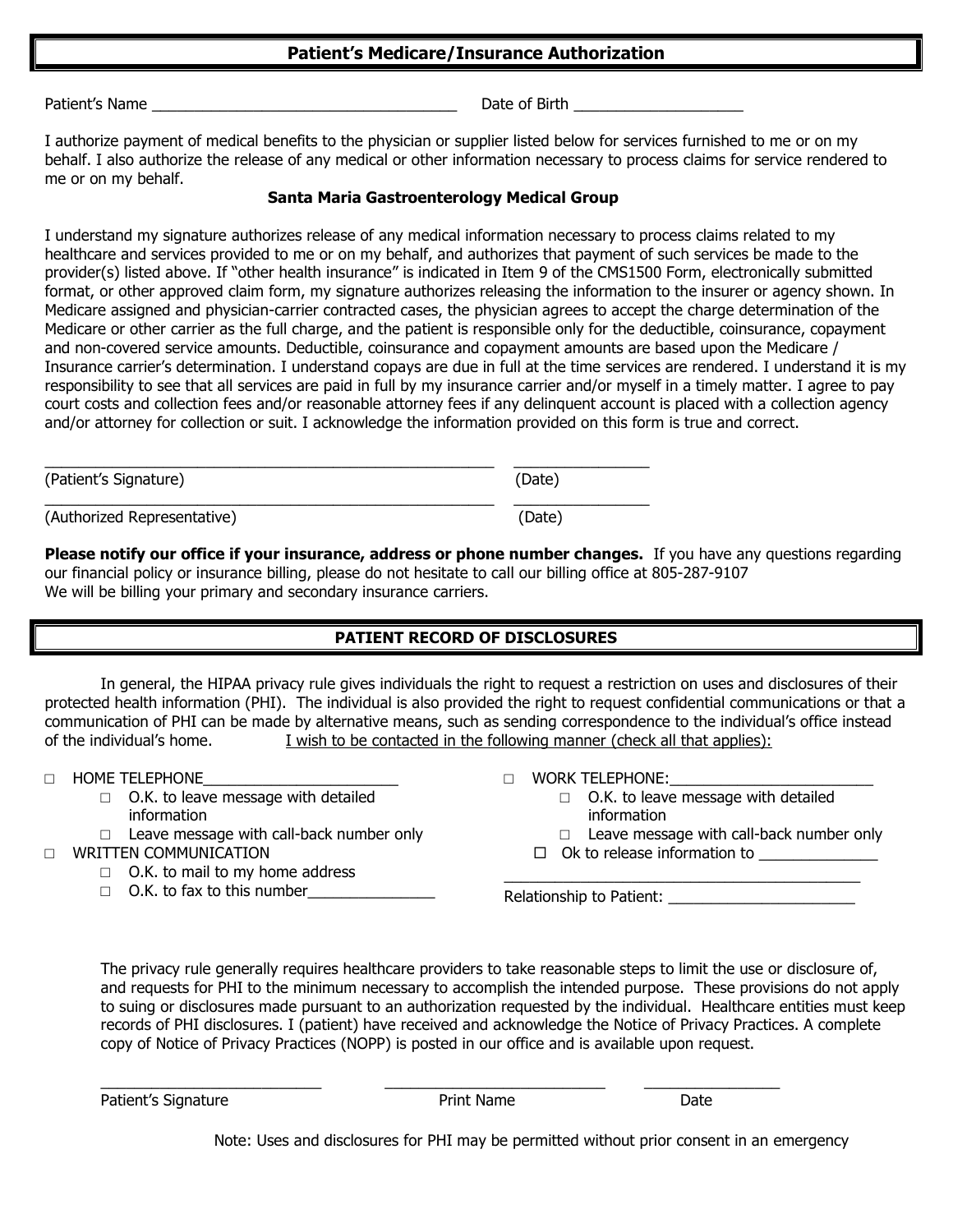# Santa Maria Gastroenterology Medical Group, Inc.

**Patient Interview Form**

| Race:<br>□White/Caucasian<br>□ Black or African American<br>$\Box$ Asian<br>□ American Indian or Alaska Native<br>Gender:<br>$\Box$ Male<br>$\Box$ Female    | $\Box$ Other                                                                                                                              | □ Native Hawaiian or Other Pacific<br>Islander<br>$\Box$ More than one<br>$\Box$ Other                                                           | □Hispanic or Latino<br>□Unknown                                                                                                           | □ Patient declines to provide                                                                                       |
|--------------------------------------------------------------------------------------------------------------------------------------------------------------|-------------------------------------------------------------------------------------------------------------------------------------------|--------------------------------------------------------------------------------------------------------------------------------------------------|-------------------------------------------------------------------------------------------------------------------------------------------|---------------------------------------------------------------------------------------------------------------------|
|                                                                                                                                                              |                                                                                                                                           |                                                                                                                                                  |                                                                                                                                           |                                                                                                                     |
| <b>Allergies</b><br>$\Box$ Patient has no known Drug allergies<br>$\Box$ Aspirin-Like<br>$\Box$ Penicillin                                                   | □Codeine Sulfate<br>□Demerol                                                                                                              | $\Box$ Valium<br>□ Iodine Containing<br><b>Drugs</b>                                                                                             | □Other:                                                                                                                                   | $\Box$ Morphine and<br>Related                                                                                      |
| <b>Immunizations</b><br>$\Box$ None<br>$\Box$ Flu Vaccine<br>When: $\frac{1}{\sqrt{1-\frac{1}{2}}\cdot\frac{1}{\sqrt{1-\frac{1}{2}}}}$                       | $\Box$ Pneumovax<br>When: $\sqrt{2\pi}$                                                                                                   | $\Box$ Hep B<br>When:                                                                                                                            | $\Box$ Hep A<br>When: $\sqrt{2\pi}$<br>□ Don't Know                                                                                       | $\Box$ Usual Military<br>Immunizations                                                                              |
| <b>Past Medical Conditions</b>                                                                                                                               |                                                                                                                                           |                                                                                                                                                  |                                                                                                                                           |                                                                                                                     |
| $\Box$ None<br>□AIDS/HIV infection<br>$\Box$ Anemia<br>$\Box$ Arthritis<br>□Asthma/Bronchitis<br>□Blood Vessel Grafts<br>□Celiac Disease<br>$\Box$ Cirrhosis | $\Box$ Colitis<br>□ Colon Polyps<br>□ Crohn's Disease<br>Diabetes<br>$\Box$ Diverticulitis<br>$\square$ Emphysema<br>□Gallbladder Disease | $\Box$ Gallstones<br>□Heart Murmurs<br>$\Box$ Hepatitis<br>□High Blood Pressure<br>□ Irregular Heart Beat<br>□Irritable Bowel<br>$\Box$ Jaundice | $\Box$ Kidney Disease<br>□Liver Disease<br>□ Lung Disease<br>$\Box$ Pacemaker<br>$\Box$ Pancreatitis<br>$\Box$ Reflux<br>□Rheumatic Fever | $\Box$ Seizures/Epilepsy<br>□Stomach Ulcer<br>$\Box$ Stroke<br>$\Box$ Treatment of<br>Cancer<br>$\Box$ Tuberculosis |
| □Pregnant? Weeks of Gestation                                                                                                                                |                                                                                                                                           |                                                                                                                                                  | Date of Last Menstrual Cycle: _______________                                                                                             |                                                                                                                     |
| <b>Diagnostic Studies/Test</b>                                                                                                                               |                                                                                                                                           |                                                                                                                                                  |                                                                                                                                           |                                                                                                                     |
| $\Box$ None<br>□Abdominal U/S<br>When: $\frac{1}{\sqrt{1-\frac{1}{2}}\cdot\frac{1}{\sqrt{1-\frac{1}{2}}}}$                                                   | $\Box$ CT Abdomen/<br>Pelvis                                                                                                              | $\Box$ HIDA Scan<br>When: $\frac{1}{\sqrt{1-\frac{1}{2}}\cdot\frac{1}{\sqrt{1-\frac{1}{2}}}}$                                                    | □Lower GI X-Ray<br>When: $\frac{1}{1}$                                                                                                    | $\Box$ Upper GI X-Ray<br>When: $\frac{1}{1}$                                                                        |
| When: $\frac{1}{2}$                                                                                                                                          | When: $\frac{1}{\sqrt{1-\frac{1}{2}}\cdot\frac{1}{\sqrt{1-\frac{1}{2}}}}$                                                                 |                                                                                                                                                  |                                                                                                                                           |                                                                                                                     |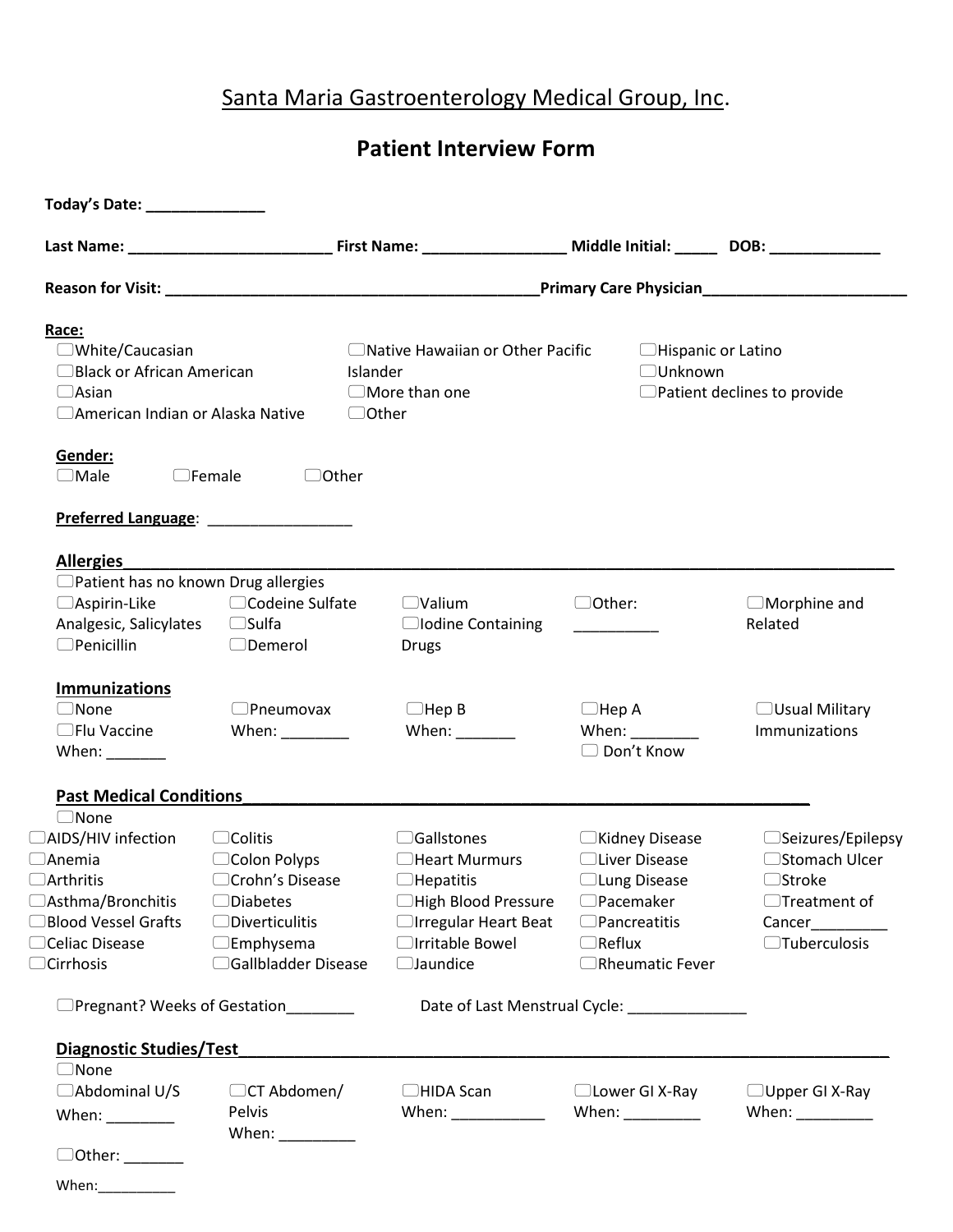#### **Name: \_\_\_\_\_\_\_\_\_\_\_\_\_\_\_\_\_\_\_\_\_\_\_\_\_\_\_\_\_**

| <b>Previous Surgeries</b>                                                 |                           |                                                        |                                                                           |                                                        |  |  |
|---------------------------------------------------------------------------|---------------------------|--------------------------------------------------------|---------------------------------------------------------------------------|--------------------------------------------------------|--|--|
| $\Box$ None                                                               |                           |                                                        |                                                                           |                                                        |  |  |
| Colonoscopy                                                               | $\Box$ Endoscopy          | $\Box$ Sigmoidoscopy                                   | $\Box$ Appendectomy                                                       | □Breast Surgery                                        |  |  |
| When: __________                                                          | When: $\frac{1}{1}$       | When: ____________                                     | When: $\frac{1}{2}$                                                       | When: $\frac{1}{\sqrt{1-\frac{1}{2}}\cdot\frac{1}{2}}$ |  |  |
| $\Box$ C-Section                                                          | $\Box$ Gallbladder        | □Heart Surgery                                         | □Hemorrhoidectomy                                                         | $\Box$ Hernia Repair                                   |  |  |
| When: $\frac{1}{2}$                                                       | When: ___________         | When: $\frac{1}{\sqrt{1-\frac{1}{2}}\cdot\frac{1}{2}}$ | When: $\frac{1}{\sqrt{1-\frac{1}{2}}\cdot\frac{1}{2}}$                    | When: $\sqrt{2\pi}$                                    |  |  |
| $\Box$ Hysterectomy                                                       | □Liver Biopsy             | □Obesity Surgery                                       | □ Ovary Surgery                                                           | $\Box$ Thyroid Surgery                                 |  |  |
| When: $\frac{1}{\sqrt{1-\frac{1}{2}}\cdot\frac{1}{2}}$                    | When: $\frac{1}{2}$ When: | When: $\frac{1}{1}$                                    | When: $\frac{1}{\sqrt{1-\frac{1}{2}}\cdot\frac{1}{\sqrt{1-\frac{1}{2}}}}$ |                                                        |  |  |
| □Tubal Ligation                                                           | □Joint Replacement        |                                                        |                                                                           |                                                        |  |  |
| When: $\frac{1}{\sqrt{1-\frac{1}{2}}\cdot\frac{1}{\sqrt{1-\frac{1}{2}}}}$ | When: _____________       |                                                        |                                                                           |                                                        |  |  |
|                                                                           |                           |                                                        |                                                                           |                                                        |  |  |
| <b>Social History</b>                                                     |                           |                                                        |                                                                           |                                                        |  |  |
|                                                                           |                           |                                                        |                                                                           |                                                        |  |  |
|                                                                           |                           |                                                        |                                                                           |                                                        |  |  |
| <b>Alcohol</b>                                                            |                           |                                                        |                                                                           |                                                        |  |  |
| $\Box$ None                                                               |                           | □Daily: How Many? _______                              |                                                                           | $\Box$ Less than 2 days a week                         |  |  |
| $\Box$ Rarely                                                             |                           | $\Box$ More than 2 days a week                         | $\Box$ Quit using alcohol                                                 |                                                        |  |  |
|                                                                           |                           |                                                        |                                                                           |                                                        |  |  |
| <b>Smoking Status</b>                                                     |                           |                                                        |                                                                           |                                                        |  |  |
| Never smoker                                                              |                           | □ Current some days smoker                             | □Smokeless Tobacco                                                        |                                                        |  |  |
| □ Current every day smoker                                                |                           | □Former Smoker: Date Quit                              |                                                                           |                                                        |  |  |
|                                                                           |                           |                                                        |                                                                           |                                                        |  |  |
| <b>Caffeine</b>                                                           |                           |                                                        |                                                                           |                                                        |  |  |
| $\supset$ None                                                            |                           |                                                        |                                                                           |                                                        |  |  |
|                                                                           |                           | □ Yes: Type how much/often: △ how much/often:          |                                                                           |                                                        |  |  |
| <b>Drug Use</b>                                                           |                           | Type:                                                  |                                                                           |                                                        |  |  |
| $\Box$ I have never used recreational drugs                               |                           |                                                        |                                                                           |                                                        |  |  |
|                                                                           |                           |                                                        |                                                                           |                                                        |  |  |
| $\Box$ I am currently using recreational drugs                            |                           |                                                        |                                                                           |                                                        |  |  |
|                                                                           |                           |                                                        |                                                                           |                                                        |  |  |
|                                                                           |                           |                                                        |                                                                           |                                                        |  |  |
| <b>Family Medical History</b>                                             |                           |                                                        |                                                                           |                                                        |  |  |
| $\Box$ No knowledge of family history                                     |                           |                                                        |                                                                           |                                                        |  |  |
| No family history of $\Box$ Colon cancer $\Box$ Polyps                    |                           |                                                        |                                                                           |                                                        |  |  |
|                                                                           |                           |                                                        |                                                                           |                                                        |  |  |

| <b>Family Health Status</b> | <b>Mother</b> | <b>Father</b> | <b>Sister</b> | <b>Brother</b> |
|-----------------------------|---------------|---------------|---------------|----------------|
| Alive                       |               |               |               |                |
| Deceased at Age             |               |               |               |                |
| Cause of Death              |               |               |               |                |
| Diagnoses:                  |               |               |               |                |
| Alcoholism                  |               |               |               |                |
| Colitis                     |               |               |               |                |
| <b>Colon Cancer</b>         |               |               |               |                |
| <b>Colon Polyps</b>         |               |               |               |                |
| Crohn's Disease             |               |               |               |                |
| Liver Disease               |               |               |               |                |
| <b>Stomach Cancer</b>       |               |               |               |                |
| <b>Ulcer Disease</b>        |               |               |               |                |
| Other                       |               |               |               |                |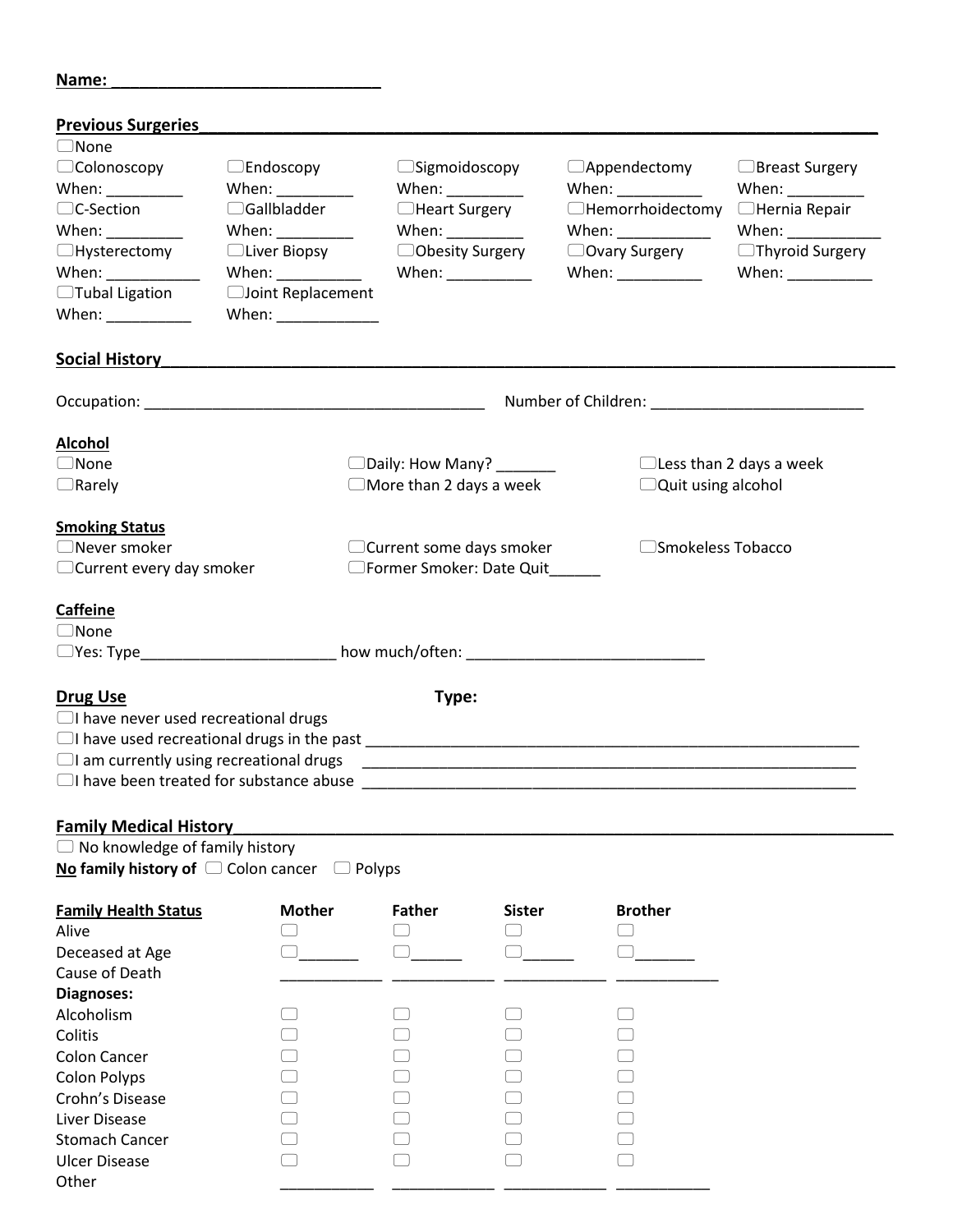#### **Current Review of Systems Within The Last 30 Days**

# **Gastrointestinal**

None  $\Box$ abdominal pain belching bright red blood per rectum  $\Box$ change in bowel habits  $\Box$ constipation  $\Box$ diarrhea  $\Box$ flatulence  $\Box$ gas/bloat vomiting blood blood in stool heartburn  $\Box$ indigestion □ black stool nausea  $\Box$ stomach cancer vomiting  $\Box$ dairy intolerance  $\Box$ rectal urgency loss of bowel control

#### **Cardiovascular**

None  $\Box$ angina  $\Box$ ankle swelling  $\Box$ palpitations  $\Box$ chest pain heart attack  $\Box$ irregular heartbeat

#### **Respiratory**

None  $\Box$ asthma  $\Box$ chronic cough  $\Box$ emphysema hoarseness □shortness of breath

#### **Genitourinary**

- None
- difficult urination
- $\Box$  frequent urine infections
- blood in urine
- $\Box$ kidney disease
- $\Box$ kidney stone

**Musculoskeletal** None arthritis  $\Box$ back pain  $\Box$ gout  $\Box$ joint pain  $\Box$ muscle pain  $\Box$ stiffness

#### **Neurological**

None  $\Box$ stroke  $\Box$ migraines □seizure disorder  $\Box$ TIA  $\Box$  falling tendency dizziness  $\Box$  frequent headaches  $\Box$ numbness in extremities

#### **Endocrine**

None  $\Box$ diabetes  $\Box$ thyroid disease hair loss  $\Box$ cold intolerance heat intolerance  $\Box$ excessive thirst

#### **Hematologic/Lymphatic**

None  $\Box$ anemia bleeding disorder  $\Box$ easy bruising swollen glands

## **Eyes**

None □cataract  $\Box$ glaucoma blurred vision  $\Box$ double vision  $\Box$ pain  $\Box$ visual decline

#### **Ears, Nose, Throat**

None  $\Box$ difficulty swallowing  $\Box$ painful swallowing  $\Box$ sore throat hearing loss

#### **Psychiatric**

None □alcoholism  $\Box$ anxiety  $\Box$ depression  $\Box$ difficulty sleeping loss of interest in enjoyable activities

## **Allergic/Immunologic**

- None
- □HIV exposure
- persistent infections
- □allergies (environmental)
- $\Box$ recurrent hives
- $\Box$ strong allergic reaction

#### **Integumentary**

None  $\Box$ easy bruising  $\Box$ rash  $\Box$ jaundice

#### **Constitutional**

None  $\Box$  loss of appetite  $\Box$ weight gain weight loss  $\bigcap$ fevers  $\Box$ chills  $\Box$ fatigue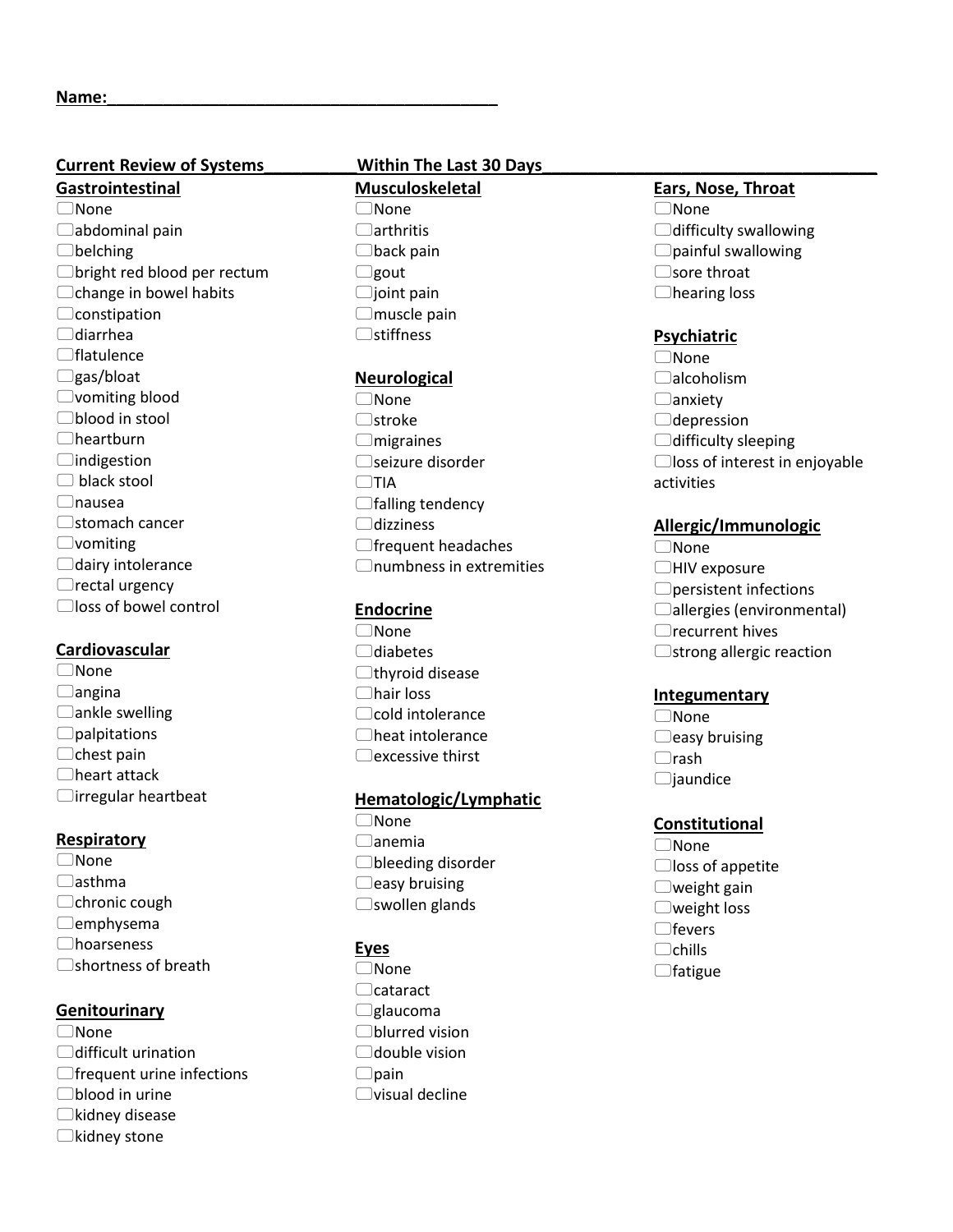# **MEDICATION FORM**

# List *ALL* your current medications including over the counter

Name: \_\_\_\_\_\_\_\_\_\_\_\_\_\_\_\_\_\_\_\_\_\_\_\_\_\_\_\_\_\_\_\_\_ Today's Date: \_\_\_\_\_\_\_\_\_\_\_\_\_\_\_\_\_\_\_\_\_\_\_\_\_

Date of Birth: \_\_\_\_\_\_\_\_\_\_\_\_\_\_\_\_\_\_\_\_\_

I am currently NOT taking any medication

Pharmacy: \_\_\_\_\_\_\_\_\_\_\_\_\_\_\_\_\_\_\_\_\_\_\_\_\_Location:\_\_\_\_\_\_\_\_\_\_\_\_\_\_\_\_\_\_\_\_\_\_\_\_\_

# **PLEASE PRINT**

|                | <b>MEDICATION (DRUG NAME)</b> | DOSAGE | <b>HOW OFTEN</b> | <b>DATE</b>    | <b>REASON FOR TAKING</b> |
|----------------|-------------------------------|--------|------------------|----------------|--------------------------|
|                |                               | MG/MCG | <b>TAKEN</b>     | <b>STARTED</b> |                          |
| $\mathbf{1}$   |                               |        |                  |                |                          |
| $\overline{2}$ |                               |        |                  |                |                          |
| 3              |                               |        |                  |                |                          |
| $\overline{4}$ |                               |        |                  |                |                          |
| 5              |                               |        |                  |                |                          |
| 6              |                               |        |                  |                |                          |
| $\overline{7}$ |                               |        |                  |                |                          |
| $\bf 8$        |                               |        |                  |                |                          |
| 9              |                               |        |                  |                |                          |
| 10             |                               |        |                  |                |                          |
| 11             |                               |        |                  |                |                          |
| 12             |                               |        |                  |                |                          |
| 13             |                               |        |                  |                |                          |
| 14             |                               |        |                  |                |                          |
| 15             |                               |        |                  |                |                          |
| 16             |                               |        |                  |                |                          |
| 17             |                               |        |                  |                |                          |
| 18             |                               |        |                  |                |                          |
| 19             |                               |        |                  |                |                          |
| 20             |                               |        |                  |                |                          |

Signature: \_\_\_\_\_\_\_\_\_\_\_\_\_\_\_\_\_\_\_\_\_\_\_\_\_\_\_\_Date:\_\_\_\_\_\_\_\_\_\_\_\_\_